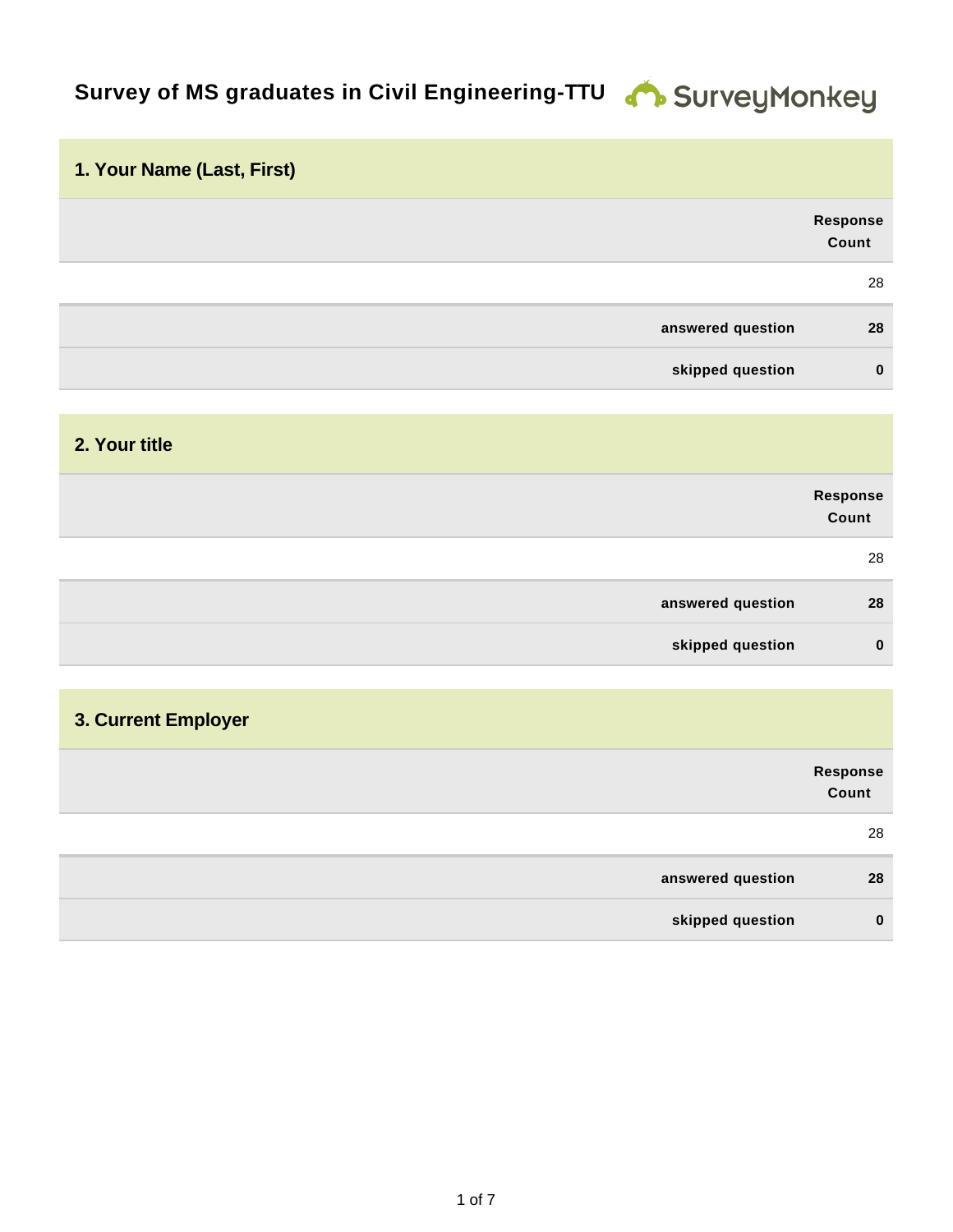| <b>4. Home Address</b> |                   |
|------------------------|-------------------|
|                        | Response<br>Count |
|                        | 15                |
| answered question      | 15                |
| skipped question       | 13                |
|                        |                   |

# **5. City, State and Zip Code**

|                   | Response<br>Count |
|-------------------|-------------------|
|                   | 28                |
| answered question | 28                |
| skipped question  | $\bf{0}$          |

## **6. Year of MS Graduation**

|                   | Response<br>Count |
|-------------------|-------------------|
|                   | 28                |
| answered question | 28                |
| skipped question  | $\bf{0}$          |

| 7. Email:         |                   |
|-------------------|-------------------|
|                   | Response<br>Count |
|                   | 28                |
| answered question | 28                |
| skipped question  | $\bf{0}$          |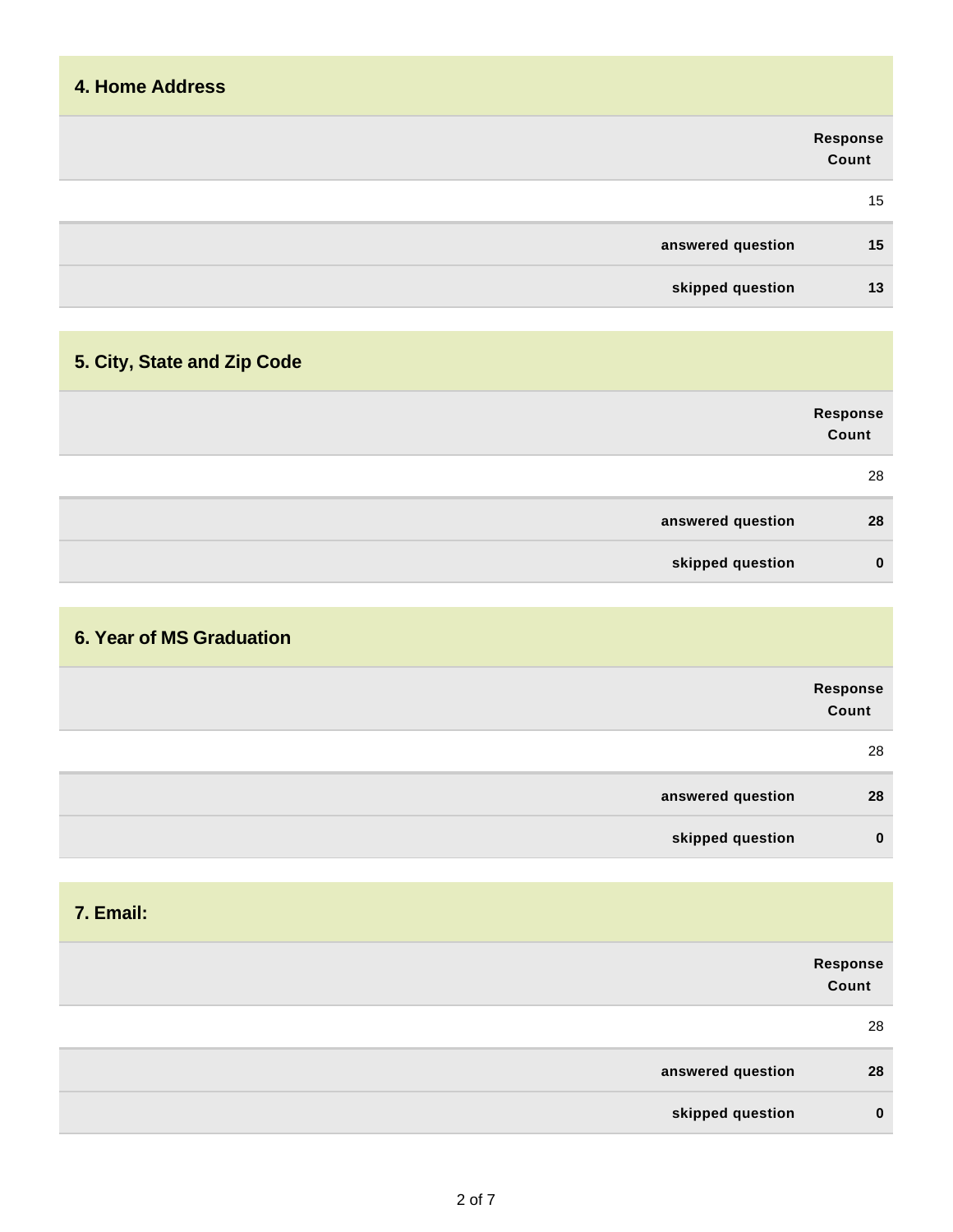| 8. Tel:           |                   |
|-------------------|-------------------|
|                   | Response<br>Count |
|                   | 8                 |
| answered question | 8                 |
| skipped question  | 20                |

| 9. What is the nature of work currently pursued by you? |                            |                          |
|---------------------------------------------------------|----------------------------|--------------------------|
|                                                         | Response<br><b>Percent</b> | <b>Response</b><br>Count |
| Research                                                | 7.1%                       | $\overline{2}$           |
| <b>Doctoral Studies</b>                                 | 0.0%                       | $\mathbf 0$              |
| <b>Consulting</b>                                       | 46.4%                      | 13                       |
| <b>Structures/Mechanics</b>                             | 46.4%                      | 13                       |
| <b>Environmental/Water Resources</b>                    | 21.4%                      | $\,6\,$                  |
| Transportation/Materials                                | 32.1%                      | $\boldsymbol{9}$         |
|                                                         | Other (please specify)     | $\mathbf 5$              |
|                                                         | answered question          | 28                       |
|                                                         | skipped question           | $\bf{0}$                 |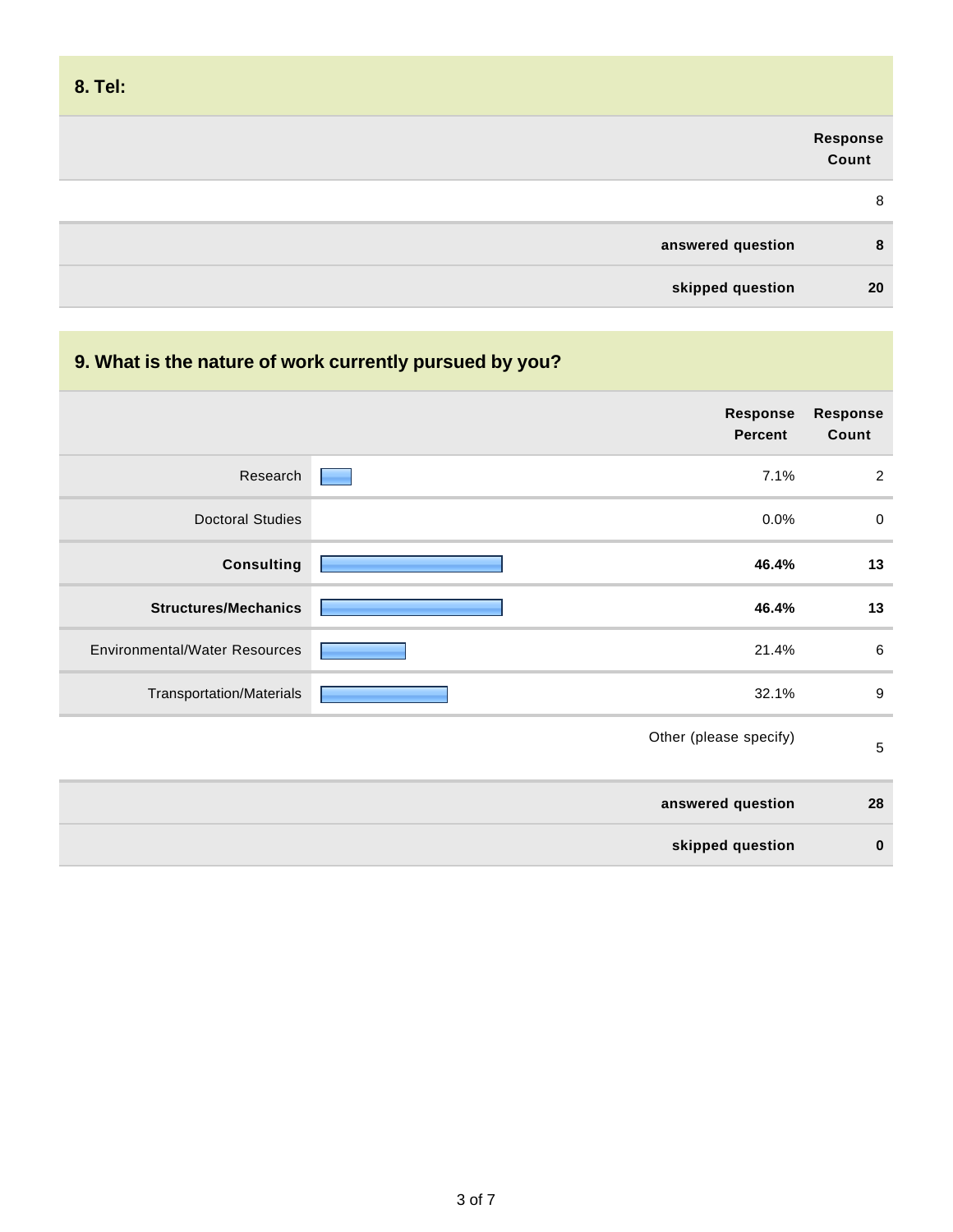## **10. The CEE MS degree has provided me with skills to be successful in civil engineering professional practice**

|                          | Response<br><b>Percent</b> | <b>Response</b><br>Count |
|--------------------------|----------------------------|--------------------------|
| No Opinion               | $\blacksquare$<br>3.6%     | $\mathbf{1}$             |
| <b>Strongly Disagree</b> | 3.6%<br>$\blacksquare$     | $\mathbf{1}$             |
| Disagree                 | 3.6%<br>Е                  | $\mathbf 1$              |
| Agree                    | 42.9%                      | 12                       |
| <b>Strongly Agree</b>    | 46.4%                      | 13                       |
|                          | answered question          | 28                       |
|                          | skipped question           | $\bf{0}$                 |

**11. The CEE MS degree has made me aware of the present day professional practice in my area of study in civil engineering.**

|                          | <b>Response</b><br><b>Percent</b> | <b>Response</b><br>Count |
|--------------------------|-----------------------------------|--------------------------|
| No Opinion               | 7.1%                              | $\overline{2}$           |
| <b>Strongly Disagree</b> | 3.6%<br><u>e</u>                  | $\mathbf{1}$             |
| Disagree                 | 0.0%                              | $\mathbf 0$              |
| Agree                    | 64.3%                             | 18                       |
| Strongly Agree.          | 25.0%                             | $\overline{7}$           |
|                          | answered question                 | 28                       |
|                          | skipped question                  | $\bf{0}$                 |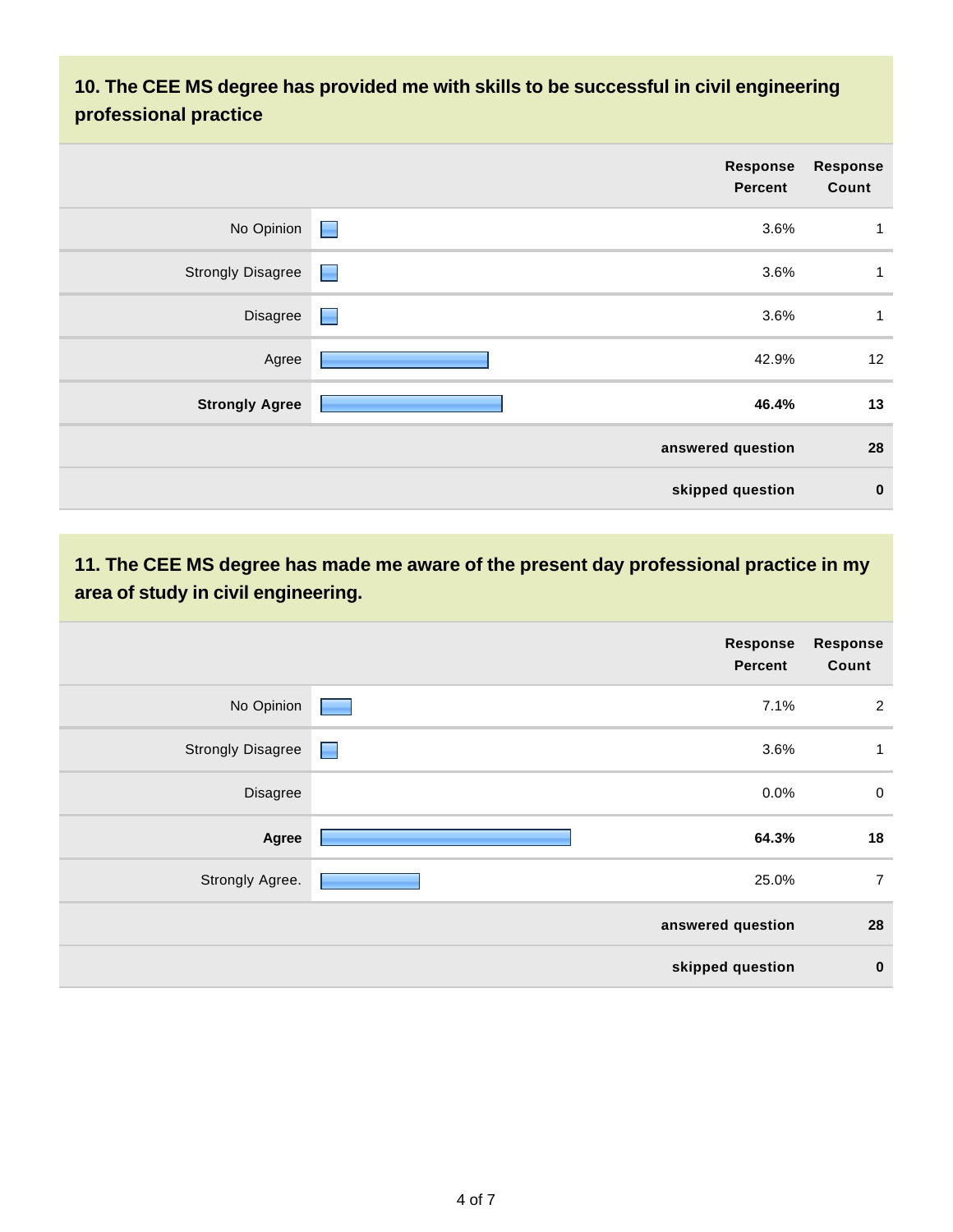**12. The CEE MS degree has provided me with the necessary skills to present work at professional meetings or publish work in scholarly journals.**

|                          | Response<br><b>Percent</b> | <b>Response</b><br>Count |
|--------------------------|----------------------------|--------------------------|
| No Opinion               | $\blacksquare$<br>3.6%     | $\mathbf 1$              |
| <b>Strongly Disagree</b> | 3.6%<br><b>Report</b>      | 1                        |
| Disagree                 | $0.0\%$                    | $\mathbf 0$              |
| Agree                    | 39.3%                      | 11                       |
| <b>Strongly Agree</b>    | 53.6%                      | 15                       |
|                          | answered question          | 28                       |
|                          | skipped question           | $\bf{0}$                 |

## **13. The CEE MS degree has provided me with skills to independently undertake technically sound analysis**

|                          | Response<br><b>Percent</b> | <b>Response</b><br>Count |
|--------------------------|----------------------------|--------------------------|
| No Opinion               | 0.0%                       | $\mathbf 0$              |
| <b>Strongly Disagree</b> | 3.6%<br>$\blacksquare$     | 1                        |
| Disagree                 | $0.0\%$                    | $\mathbf 0$              |
| Agree                    | 53.6%                      | 15                       |
| <b>Strongly Agree</b>    | 42.9%                      | 12                       |
|                          | answered question          | 28                       |
|                          | skipped question           | $\bf{0}$                 |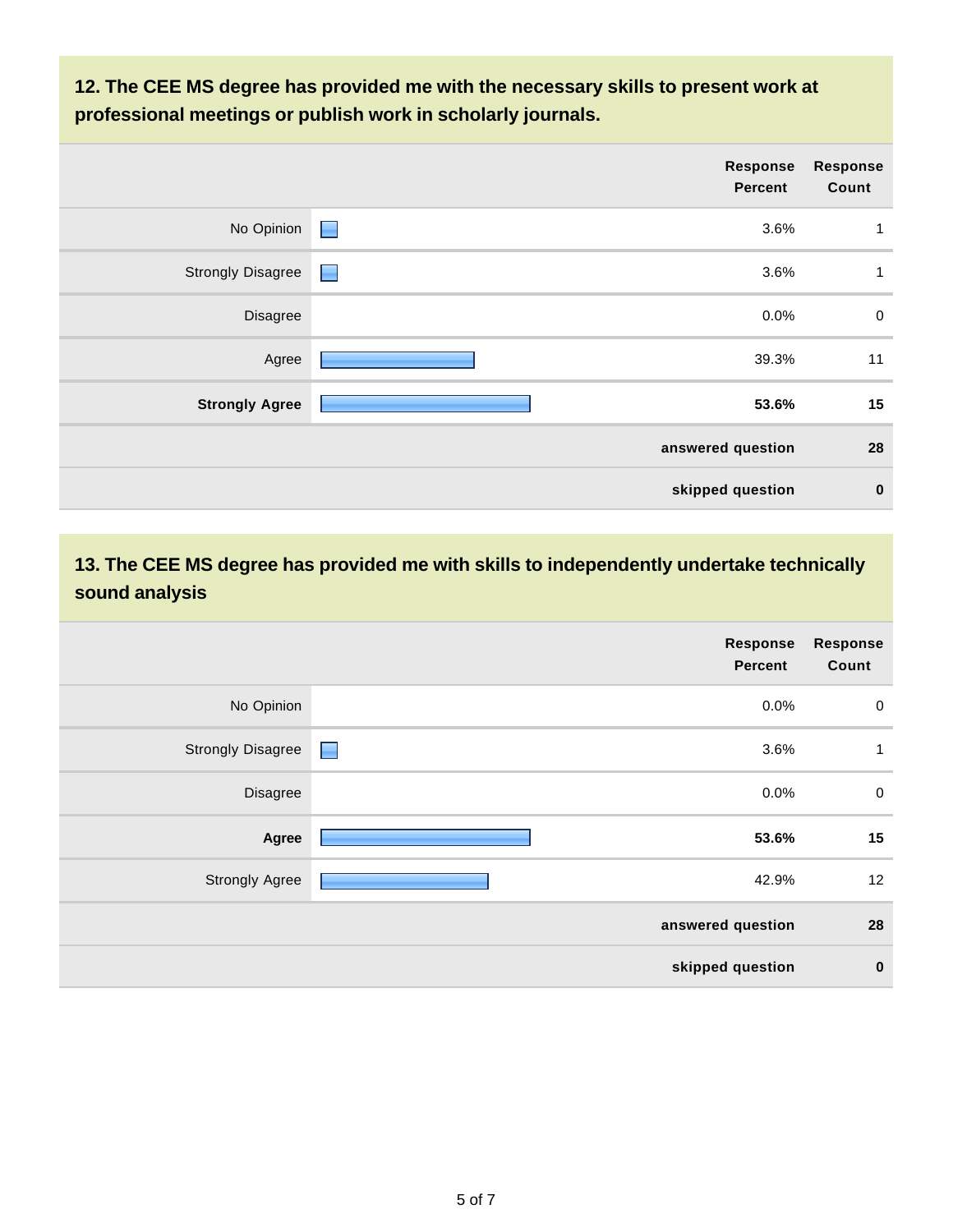**14. The CEE MS degree has provided me with the technical competence needed to successfully undertake further advanced study at the doctoral level in civil engineering or a related area.** 

|                          | <b>Response</b><br>Percent | <b>Response</b><br>Count |
|--------------------------|----------------------------|--------------------------|
| No Opinion               | 25.0%                      | $\overline{7}$           |
| <b>Strongly Disagree</b> | 3.6%<br>$\blacksquare$     | 1                        |
| Disagree                 | 0.0%                       | $\pmb{0}$                |
| Agree                    | 32.1%                      | 9                        |
| <b>Strongly Agree</b>    | 39.3%                      | 11                       |
|                          | answered question          | 28                       |
|                          | skipped question           | $\bf{0}$                 |

**15. The CEE MS degree has provided me with the technical competence to pursue lifelong learning through professional education.**

|                          | <b>Response</b><br><b>Percent</b> | <b>Response</b><br>Count |
|--------------------------|-----------------------------------|--------------------------|
| No Opinion               | 0.0%                              | $\pmb{0}$                |
| <b>Strongly Disagree</b> | 3.6%<br><b>Alberta</b>            | $\mathbf{1}$             |
| Disagree                 | 0.0%                              | $\pmb{0}$                |
| Agree                    | 46.4%                             | 13                       |
| <b>Strongly Agree</b>    | 50.0%                             | 14                       |
|                          | answered question                 | 28                       |
|                          | skipped question                  | $\mathbf 0$              |